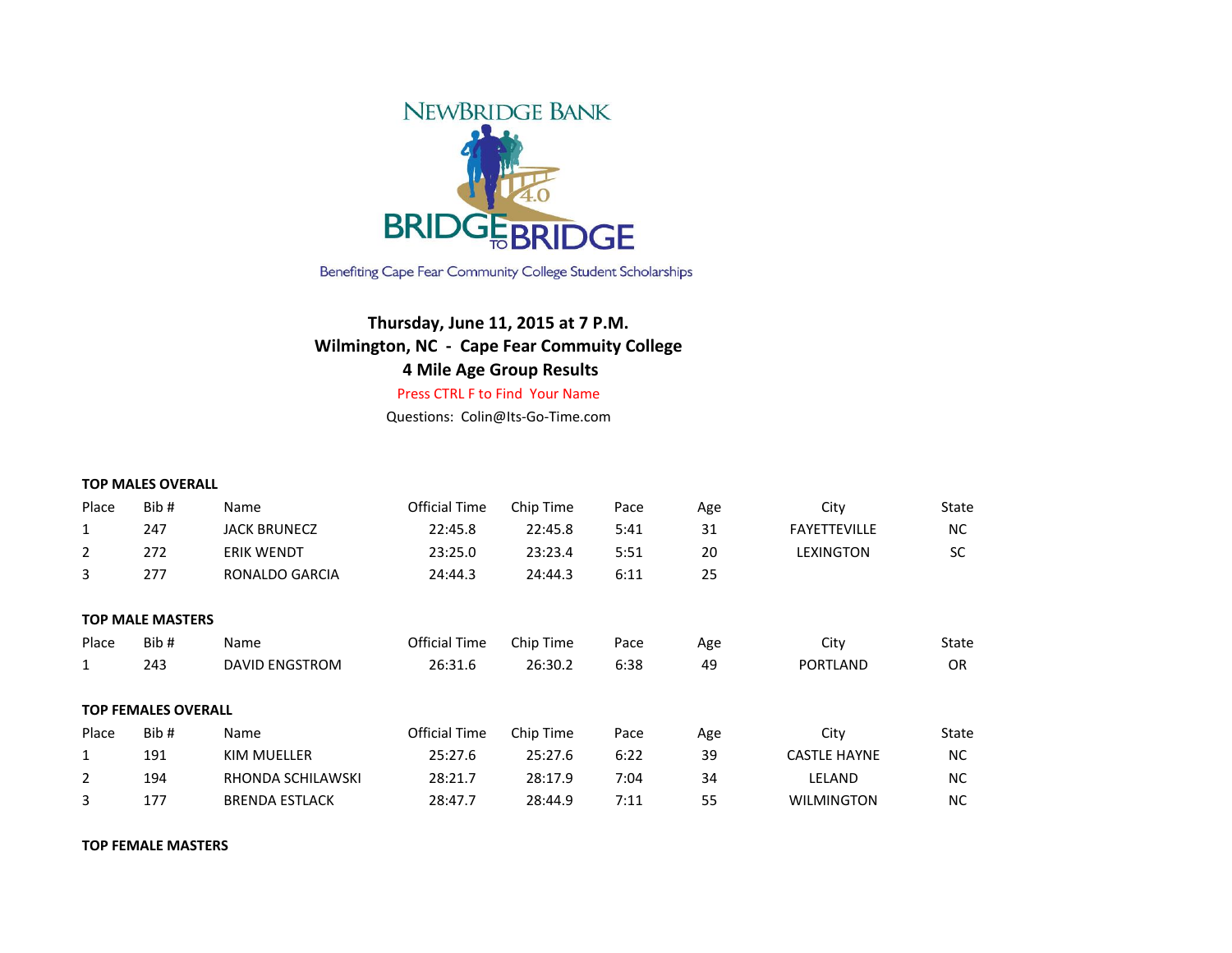| Place               | Bib#                       | Name                    | <b>Official Time</b> | Chip Time | Pace  | Age            | City                      | State        |
|---------------------|----------------------------|-------------------------|----------------------|-----------|-------|----------------|---------------------------|--------------|
| $\mathbf{1}$        | 19                         | <b>STACY BOUCHER</b>    | 31:33.5              | 31:33.5   | 7:53  | 42             | SWANSBORO                 | NC           |
|                     |                            |                         |                      |           |       |                |                           |              |
|                     |                            |                         |                      |           |       |                |                           |              |
|                     |                            |                         |                      |           |       |                |                           |              |
|                     | <b>MALE 15 &amp; UNDER</b> |                         |                      |           |       |                |                           |              |
| Place               | Bib#                       | Name                    | <b>Official Time</b> | Chip Time | Pace  | Age            | City                      | <b>State</b> |
| $\mathbf{1}$        | 221                        | LUKE SCACHERI           | 26:24.7              | 26:24.2   | 6:36  | 13             |                           |              |
| $\overline{2}$      | 235                        | TED MIDDLETON           | 27:36.8              | 27:30.8   | 6:52  | 14             | <b>DURHAM</b>             | NC.          |
| 3                   | 207                        | ERIK DAHLGREN           | 27:48.9              | 27:48.8   | 6:57  | 15             |                           |              |
| 4                   | 212                        | <b>MANLY LEONARD</b>    | 34:52.4              | 34:47.8   | 8:42  | 15             |                           |              |
| 5                   | 219                        | <b>MARK PATZ</b>        | 36:21.0              | 36:09.7   | 9:02  | 13             |                           |              |
| 6                   | 226                        | <b>JOHN PALIOTTI</b>    | 39:16.4              | 39:16.4   | 9:49  | 12             |                           |              |
| $\overline{7}$      | 210                        | <b>COLE GEORGE</b>      | 39:41.9              | 39:33.2   | 9:53  | 10             |                           |              |
| 8                   | 92                         | <b>SKYLER MERRILL</b>   | 39:46.3              | 39:36.9   | 9:54  | 9              | <b>WILMINGTON</b>         | NC           |
| 9                   | 205                        | <b>MAX BOS</b>          | 42:09.9              | 41:57.4   | 10:29 | 12             |                           |              |
| $10\,$              | 215                        | NICOLAS MESSINA         | 42:54.8              | 42:42.9   | 10:41 | 12             |                           |              |
| $11\,$              | 238                        | NATHAN WINCHESTER       | 43:01.4              | 43:01.4   | 10:45 | 8              | <b>WINNABOW</b>           | NC           |
| 12                  | 202                        | <b>OWEN ALFORD</b>      | 44:11.3              | 43:55.9   | 10:59 | $\overline{7}$ |                           |              |
| 13                  | 222                        | <b>TAB TAYLOR</b>       | 52:16.5              | 52:02.8   | 13:00 | 11             |                           |              |
| 14                  | 94                         | <b>CHRISTIAN MILLER</b> | 55:38.8              | 55:22.8   | 13:51 | $\overline{7}$ | <b>NORTH CAROLINA</b>     | NC           |
| 15                  | 209                        | <b>JASON DOMINGUEZ</b>  | 57:15.2              | 56:49.2   | 14:12 | 12             |                           |              |
|                     |                            |                         |                      |           |       |                |                           |              |
| MALE 16 - 19        |                            |                         |                      |           |       |                |                           |              |
| Place               | Bib#                       | Name                    | <b>Official Time</b> | Chip Time | Pace  | Age            | City                      | State        |
| $\mathbf{1}$        | 263                        | <b>GREGORY TUMAN</b>    | 34:40.3              | 34:32.1   | 8:38  | 19             | <b>WILMINGTON</b>         | NC           |
|                     |                            |                         |                      |           |       |                |                           |              |
| <b>MALE 20 - 29</b> |                            |                         |                      |           |       |                |                           |              |
| Place               | Bib#                       | Name                    | <b>Official Time</b> | Chip Time | Pace  | Age            | City                      | State        |
| $\mathbf{1}$        | 110                        | <b>ERIK PAVIA</b>       | 25:13.0              | 25:12.6   | 6:18  | 24             | <b>WILMINGTON</b>         | $NC$         |
| $\overline{2}$      | 65                         | <b>CAMERON HOLMAN</b>   | 25:13.6              | 25:13.6   | 6:18  | 28             | <b>WRIGHTSVILLE BEACH</b> | <b>NC</b>    |
| 3                   | 77                         | <b>RYAN LAMBERT</b>     | 25:19.5              | 25:11.1   | 6:18  | 23             | LELAND                    | $NC$         |
| 4                   | 125                        | <b>MASON SCHETTIG</b>   | 28:35.9              | 28:34.6   | 7:08  | 26             | <b>WILMINGTON</b>         | $NC$         |
| 5                   | 252                        | <b>TANNER KONRADY</b>   | 29:19.7              | 29:16.8   | 7:19  | 26             | <b>WILMINGTON</b>         | NC           |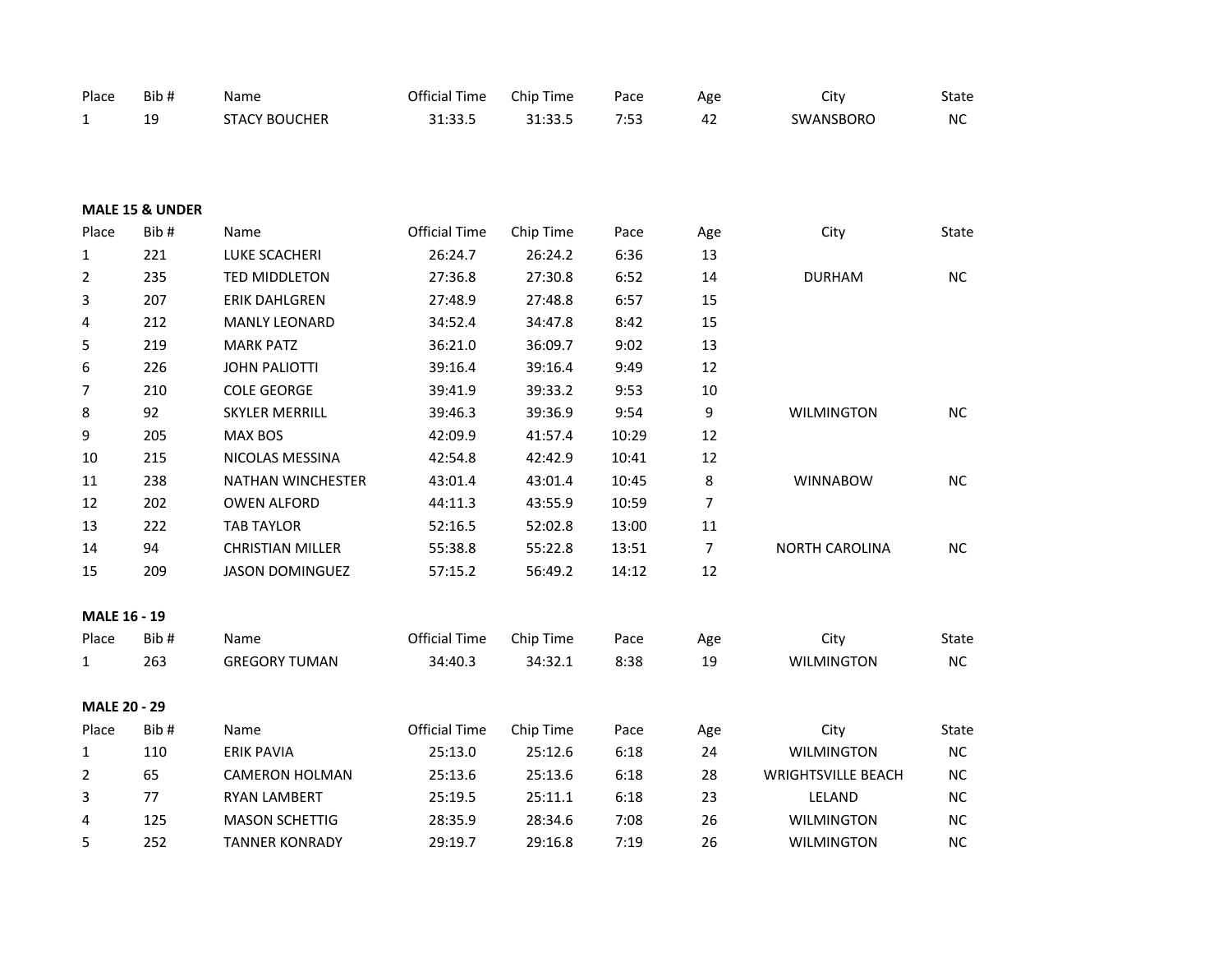| 6                   | 55             | <b>IAN FLANNERY</b>        | 29:22.2              | 29:22.2   | 7:21  | 28  | <b>WILMINGTON</b>         | <b>NC</b> |
|---------------------|----------------|----------------------------|----------------------|-----------|-------|-----|---------------------------|-----------|
| $\overline{7}$      | 37             | <b>DREW DICKERSON</b>      | 30:00.3              | 30:00.3   | 7:30  | 22  | <b>NEW PALESTINE</b>      | IN        |
| 8                   | 140            | <b>DAMIR STANISIC</b>      | 30:42.2              | 30:42.2   | 7:40  | 23  | <b>WILMINGTON</b>         | <b>NC</b> |
| 9                   | 120            | <b>JACOB ROSE</b>          | 31:51.3              | 31:41.9   | 7:55  | 20  | <b>STALLINGS</b>          | NC        |
| 10                  | 9              | STEFAN ARMSTRONG           | 31:51.4              | 31:50.0   | 7:57  | 25  | <b>WILMINGTON</b>         | <b>NC</b> |
| 11                  | 270            | <b>MONTAE WILLIS</b>       | 32:44.5              | 32:44.5   | 8:11  | 27  | <b>WILMINGTON</b>         | NC        |
| 12                  | 72             | <b>FRANKLIN JONES</b>      | 33:43.1              | 33:43.1   | 8:26  | 25  | <b>WILMINGTON</b>         | NC        |
| 13                  | 27             | <b>JUSTIN COLLETT</b>      | 35:44.7              | 35:21.0   | 8:50  | 28  | <b>WILMINGTON</b>         | NC        |
| 14                  | 123            | RICHARD RUNSKI             | 38:48.5              | 38:35.7   | 9:39  | 27  | <b>WILMINGTON</b>         | <b>NC</b> |
| 15                  | $\overline{3}$ | <b>RYAN ALBERT</b>         | 42:19.2              | 42:00.4   | 10:30 | 27  | LELAND                    | <b>NC</b> |
| 16                  | 135            | DOUG SOCIE                 | 43:27.6              | 43:27.6   | 10:52 | 26  | <b>WILMINGTON</b>         | NC        |
| 17                  | 150            | <b>TREVOR TODD</b>         | 48:00.9              | 47:26.1   | 11:51 | 22  | <b>WILMINGTON</b>         | NC        |
| <b>MALE 30 - 39</b> |                |                            |                      |           |       |     |                           |           |
| Place               | Bib#           | Name                       | <b>Official Time</b> | Chip Time | Pace  | Age | City                      | State     |
| 1                   | 151            | <b>ERIC TORREY</b>         | 26:09.5              | 26:09.5   | 6:32  | 33  | <b>WRIGHTSVILLE BEACH</b> | NC        |
| $\overline{2}$      | 264            | <b>STEVE STEIN</b>         | 29:09.5              | 29:07.0   | 7:17  | 33  | <b>WILMINGTON</b>         | NC        |
| 3                   | 255            | <b>IAN SMUTHER</b>         | 29:36.2              | 29:36.2   | 7:24  | 34  | <b>WILMINGTON</b>         | <b>NC</b> |
| 4                   | 268            | <b>CHRISTOPHER MARTIN</b>  | 29:40.3              | 29:36.9   | 7:24  | 37  | <b>WILMINGTON</b>         | NC        |
| 5                   | 42             | RICHARD DUVALL             | 29:49.4              | 29:49.4   | 7:27  | 34  | <b>WILMINGTON</b>         | <b>NC</b> |
| 6                   | 61             | <b>SHAUN HILL</b>          | 29:52.6              | 29:49.4   | 7:27  | 35  | <b>WILMINGTON</b>         | NC        |
| $\overline{7}$      | 156            | <b>JAMIE WANNER</b>        | 29:56.2              | 29:56.2   | 7:29  | 38  | <b>WILMINGTON</b>         | NC        |
| 8                   | 44             | <b>LEE EATMON</b>          | 29:57.2              | 29:57.2   | 7:29  | 38  | <b>WRIGHTSVILLE BEACH</b> | NC        |
| 9                   | 89             | <b>BRETT MCGINLEY</b>      | 30:04.5              | 29:45.6   | 7:26  | 39  | <b>SURF CITY</b>          | <b>NC</b> |
| 10                  | 167            | <b>GEORGE ZAFIRIS</b>      | 30:12.4              | 30:06.6   | 7:32  | 34  | <b>WILMINGTON</b>         | <b>NC</b> |
| 11                  | 195            | <b>SUTTON SCHILAWSKI</b>   | 30:59.5              | 30:59.5   | 7:45  | 33  | LELAND                    | NC        |
| 12                  | 153            | <b>MATTHEW TYSON</b>       | 32:14.7              | 32:07.7   | 8:02  | 34  | <b>JACKSONVILLE</b>       | NC        |
| 13                  | 50             | <b>JAKE EUBANK</b>         | 33:16.4              | 32:54.2   | 8:13  | 33  | <b>WILMINGTON</b>         | NC        |
| 14                  | 158            | <b>CHRISTOPHER WELLMAN</b> | 33:21.3              | 33:20.0   | 8:20  | 39  | LELAND                    | <b>NC</b> |
| 15                  | 143            | <b>BEN SUGGS</b>           | 34:30.8              | 34:23.9   | 8:36  | 34  | <b>HOLLY RIDGE</b>        | <b>NC</b> |
| 16                  | 144            | <b>JASON SWAIN</b>         | 36:04.3              | 35:59.1   | 8:59  | 35  | WILMINGTON                | <b>NC</b> |
| 17                  | 63             | <b>CRAIG HOFFMAN</b>       | 36:12.4              | 36:12.4   | 9:03  | 37  | WILMINGTON                | NC        |
| 18                  | 73             | <b>ADAM KING</b>           | 36:56.7              | 36:56.7   | 9:14  | 30  | LELAND                    | NC        |
| 19                  | 40             | <b>KEVIN DUNN</b>          | 37:54.4              | 37:54.4   | 9:28  | 34  | <b>WILMINGTON</b>         | NC        |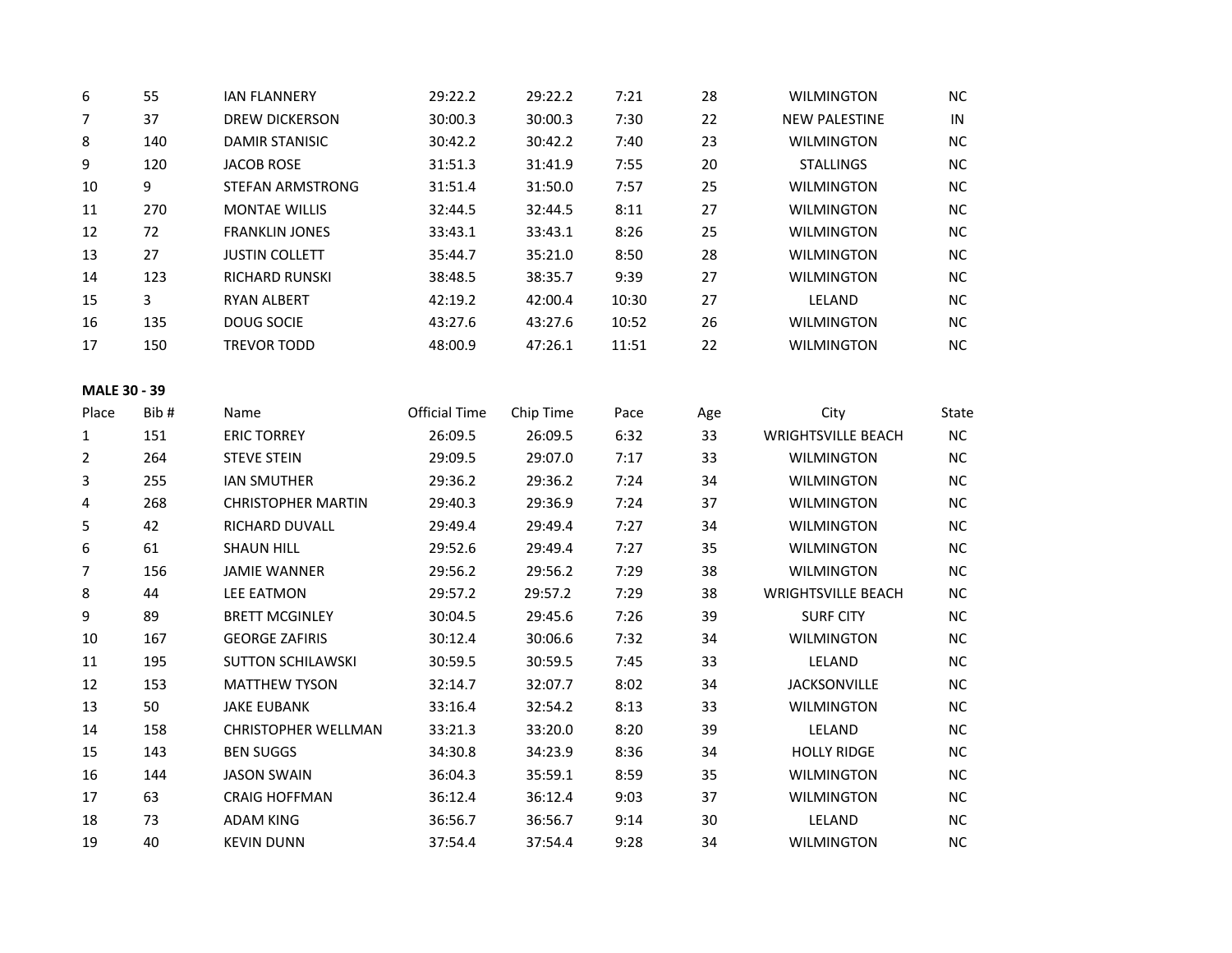| 20                  | 245  | <b>RUSTY PRATER</b>      | 38:30.1              | 38:09.5   | 9:32  | 31  | <b>WILMINGTON</b>         | NC        |
|---------------------|------|--------------------------|----------------------|-----------|-------|-----|---------------------------|-----------|
| 21                  | 160  | MICHAEL WILDER           | 40:58.0              | 40:25.0   | 10:06 | 33  | <b>WILMINGTON</b>         | NC        |
| 22                  | 102  | PAUL NAUMUK              | 43:11.9              | 42:44.2   | 10:41 | 39  | <b>ATKINSON</b>           | NC        |
| 23                  | 4    | <b>CLAY ALFORD</b>       | 44:10.1              | 43:54.9   | 10:58 | 39  | <b>WILMINGTON</b>         | <b>NC</b> |
| 24                  | 51   | JEREMIAH EVERETT         | 48:14.3              | 48:12.3   | 12:03 | 38  | <b>WILMINGTON</b>         | NC        |
| 25                  | 229  | DAVID DELOACH            | 48:19.4              | 47:50.9   | 11:58 | 39  | ELIZABETHTON              | TN        |
| 26                  | 161  | <b>MARKEL WILLIAMS</b>   | 48:44.3              | 48:11.1   | 12:03 | 36  | <b>WILMINGTON</b>         | <b>NC</b> |
| 27                  | 97   | PAUL MILLIGAN            | 51:54.9              | 51:25.0   | 12:51 | 37  | SHALLOTTE                 | NC        |
| 28                  | 31   | <b>TRAVIS CORPENING</b>  | 53:20.8              | 52:56.1   | 13:14 | 38  | <b>WINNABOW</b>           | <b>NC</b> |
| 29                  | 45   | SAMUEL EDWARDS           | 55:08.0              | 55:08.0   | 13:47 | 34  | <b>WILMINGTON</b>         | NC        |
| 30                  | 95   | <b>HEATH MILLER</b>      | 55:39.0              | 55:22.8   | 13:51 | 39  | <b>NORTH CAROLINA</b>     | <b>NC</b> |
| <b>MALE 40 - 49</b> |      |                          |                      |           |       |     |                           |           |
| Place               | Bib# | Name                     | <b>Official Time</b> | Chip Time | Pace  | Age | City                      | State     |
| 1                   | 200  | <b>GREG ZINNER</b>       | 26:43.5              | 26:43.5   | 6:41  | 41  | <b>CAROLINA BEACH</b>     | NC        |
| 2                   | 136  | DAVID SOUTHERLAND        | 28:11.4              | 28:11.4   | 7:03  | 43  | <b>WILMINGTON</b>         | <b>NC</b> |
| 3                   | 187  | <b>JON KAPELL</b>        | 29:48.0              | 29:43.2   | 7:26  | 42  | <b>WILMINGTON</b>         | <b>NC</b> |
| 4                   | 249  | <b>SETH ROBBINS</b>      | 32:48.6              | 32:39.1   | 8:10  | 48  | SOUTHPORT                 | <b>NC</b> |
| 5                   | 278  | STEPHEN CHIAVETTA        | 34:48.0              | 34:19.9   | 8:35  | 43  | <b>WILMINGTON</b>         | NC        |
| 6                   | 134  | <b>ROBERT SMITH</b>      | 36:28.4              | 36:28.4   | 9:07  | 45  | <b>WILMINGTON</b>         | <b>NC</b> |
| 7                   | 104  | <b>GARRICK NEWSOME</b>   | 38:25.6              | 38:01.2   | 9:30  | 47  | <b>WILMINGTON</b>         | NC        |
| 8                   | 169  | <b>FRANK ZUMBRO</b>      | 39:16.9              | 38:50.2   | 9:43  | 44  | <b>WILMINGTON</b>         | <b>NC</b> |
| 9                   | 266  | <b>SCOTT PLATT</b>       | 39:22.4              | 39:04.7   | 9:46  | 47  | CHARLOTTE                 | NC        |
| 10                  | 114  | <b>LEON PRUZAN</b>       | 40:41.3              | 40:16.6   | 10:04 | 44  | <b>WILMINGTON</b>         | <b>NC</b> |
| 11                  | 80   | <b>DAVID LONG</b>        | 41:04.0              | 41:04.0   | 10:16 | 43  | <b>BELVILLE</b>           | NC        |
| 12                  | 276  | <b>CHRISTOPHER COYNE</b> | 41:23.9              | 41:23.9   | 10:21 | 43  | YOUNGSVILLE               |           |
| 13                  | 128  | <b>CHRISTOPHER BEHM</b>  | 41:59.4              | 41:48.1   | 10:27 | 42  | <b>WILMINGTON</b>         | <b>NC</b> |
| 14                  | 237  | JEFF WINCHESTER          | 43:03.4              | 42:58.1   | 10:45 | 42  | <b>WINNABOW</b>           | NC        |
| 15                  | 257  | <b>ERIC THIGPEN</b>      | 43:40.3              | 43:38.5   | 10:54 | 47  | <b>HAMPSTEAD</b>          | <b>NC</b> |
| 16                  | 274  | <b>GARY TOPPIN</b>       | 44:13.9              | 44:13.9   | 11:03 | 43  | <b>CAROLINA BEACH</b>     | NC        |
| 17                  | 254  | <b>GARY DEAN</b>         | 45:16.9              | 44:45.3   | 11:11 | 41  | LELAND                    | <b>NC</b> |
| 18                  | 12   | <b>NEAL BEARD</b>        | 46:17.5              | 45:51.3   | 11:28 | 43  | <b>WRIGHTSVILLE BEACH</b> | NC        |
| 19                  | 246  | <b>MARK WARREN</b>       | 46:26.9              | 46:19.2   | 11:35 | 45  | WILMINGTON                | <b>NC</b> |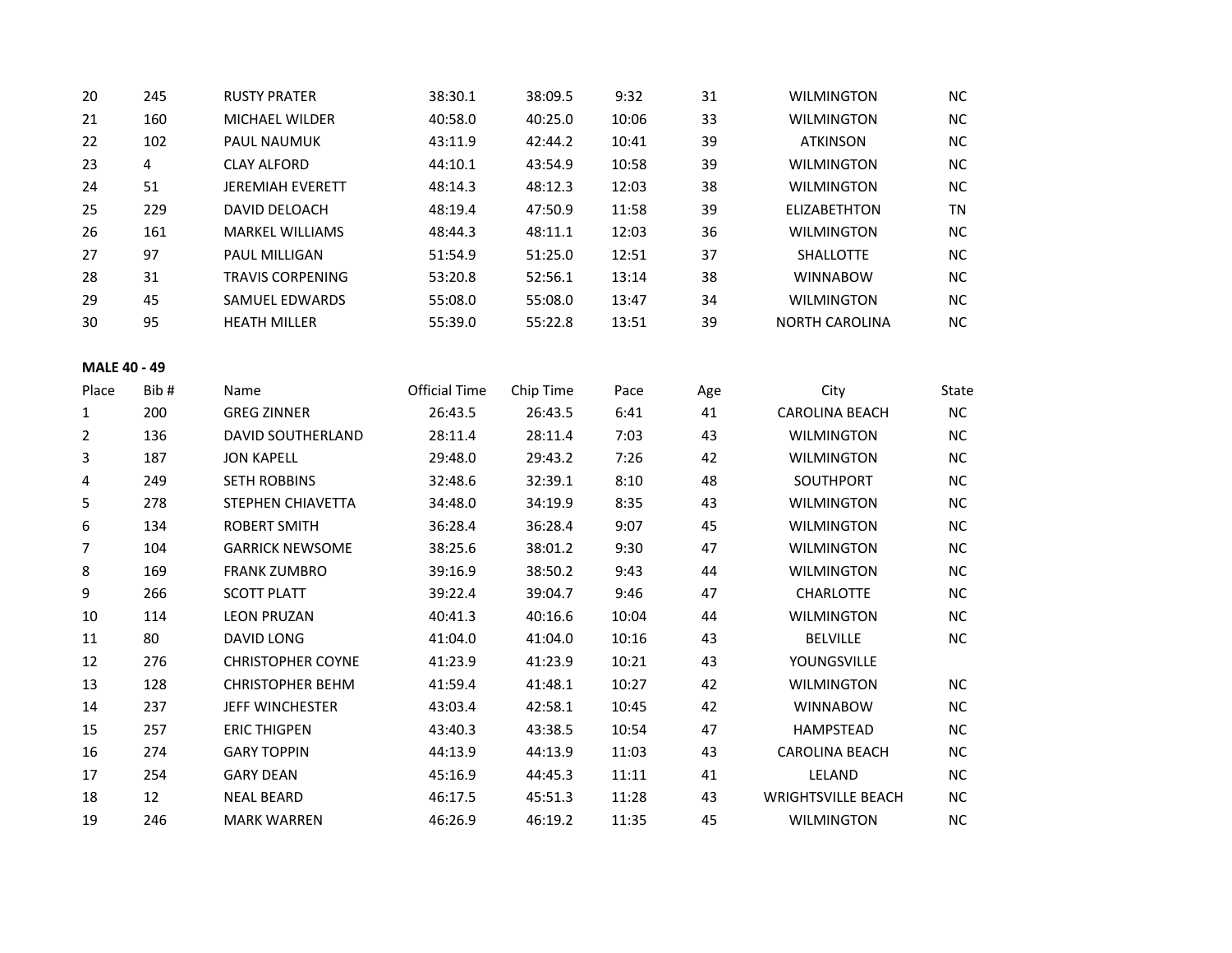| <b>MALE 50 -59</b> |                |                          |                      |           |       |     |                           |           |
|--------------------|----------------|--------------------------|----------------------|-----------|-------|-----|---------------------------|-----------|
| Place              | Bib#           | Name                     | <b>Official Time</b> | Chip Time | Pace  | Age | City                      | State     |
| 1                  | 121            | <b>STUART ROSS</b>       | 28:09.7              | 28:08.1   | 7:02  | 55  | <b>WILMINGTON</b>         | NC        |
| $\overline{2}$     | 21             | <b>KENNON BRIGGS</b>     | 28:40.2              | 28:40.2   | 7:10  | 59  | RALEIGH                   | <b>NC</b> |
| 3                  | 180            | <b>JAKE HORTON</b>       | 31:08.3              | 31:03.2   | 7:46  | 50  | <b>WILMINGTON</b>         | <b>NC</b> |
| 4                  | 23             | SPENCE BROADHURST        | 31:56.9              | 31:53.6   | 7:58  | 55  | <b>GREENSBORO</b>         | <b>NC</b> |
| 5                  | 234            | JOHN MIDDLETON           | 32:02.2              | 31:53.4   | 7:58  | 57  | <b>DURHAM</b>             | <b>NC</b> |
| 6                  | 24             | <b>BRUCE BULLARD</b>     | 32:52.6              | 32:52.6   | 8:13  | 58  | <b>ROCKY POINT</b>        | <b>NC</b> |
| 7                  | 81             | <b>MARK LONG</b>         | 33:14.6              | 32:54.9   | 8:13  | 56  | <b>HAMLET</b>             | <b>NC</b> |
| 8                  | 233            | <b>DAVID FLORY</b>       | 33:34.4              | 33:34.4   | 8:24  | 56  | <b>WILMINGTON</b>         | <b>NC</b> |
| 9                  | 262            | <b>JOHN TUMAN</b>        | 33:37.9              | 33:30.1   | 8:22  | 50  | <b>WILMINGTON</b>         | <b>NC</b> |
| 10                 | 201            | RON WORMOOD              | 33:46.5              | 33:37.4   | 8:24  | 58  | <b>WILMINGTON</b>         | <b>NC</b> |
| 11                 | 250            | RONNEY BRRADSHAW         | 34:26.8              | 34:26.8   | 8:36  | 51  | <b>WILMINGTON</b>         | <b>NC</b> |
| 12                 | 88             | PAUL MCCOMBIE            | 34:29.8              | 34:29.8   | 8:37  | 50  | <b>WILMINGTON</b>         | <b>NC</b> |
| 13                 | 236            | <b>CHRISTOPHER DIEHL</b> | 34:45.8              | 34:40.6   | 8:40  | 53  | <b>WILMINGTON</b>         | <b>NC</b> |
| 14                 | 69             | <b>JAY HOPPER</b>        | 35:17.9              | 35:00.7   | 8:45  | 53  | <b>WILMINGTON</b>         | NC        |
| 15                 | 227            | <b>STAN SHERMAN</b>      | 35:27.2              | 34:57.2   | 8:44  | 56  |                           |           |
| 16                 | 79             | CARROLL LIPSCOMBE        | 36:05.3              | 35:45.8   | 8:56  | 55  | <b>WRIGHTSVILLE BEACH</b> | <b>NC</b> |
| 17                 | 172            | <b>BART CANNY</b>        | 37:39.7              | 37:39.7   | 9:25  | 52  | <b>WILMINGTON</b>         | <b>NC</b> |
| 18                 | 33             | <b>PATRICK CREAN</b>     | 37:54.3              | 37:26.8   | 9:21  | 52  | NORTH MYRTLE BEACH        | SC        |
| 19                 | 108            | MICHAEL PARISH           | 39:12.6              | 39:02.6   | 9:45  | 56  | <b>WILMINGTON</b>         | <b>NC</b> |
| 20                 | 131            | PHILIP SINGLETON         | 41:00.8              | 40:41.1   | 10:10 | 54  | <b>WILMINGTON</b>         | <b>NC</b> |
| 21                 | 18             | <b>JON BOS</b>           | 42:31.3              | 42:18.0   | 10:34 | 53  | <b>WILMINGTON</b>         | <b>NC</b> |
| 22                 | 251            | <b>MARK MUNROE</b>       | 42:53.0              | 42:48.9   | 10:42 | 50  | <b>WILMINGTON</b>         | <b>NC</b> |
| 23                 | 16             | <b>CHARLES BONEY</b>     | 44:45.2              | 44:13.1   | 11:03 | 59  | <b>WILMINGTON</b>         | <b>NC</b> |
| 24                 | 100            | <b>DENNIS MURPHY</b>     | 44:55.7              | 44:24.9   | 11:06 | 55  | <b>WILMINGTON</b>         | <b>NC</b> |
| 25                 | $\overline{2}$ | RANDY ALBERT             | 45:28.0              | 45:08.9   | 11:17 | 57  | LELAND                    | NC.       |
| MALE 60 - 69       |                |                          |                      |           |       |     |                           |           |
| Place              | Bib#           | Name                     | <b>Official Time</b> | Chip Time | Pace  | Age | City                      | State     |
| 1                  | 119            | <b>RANDY RICHARDSON</b>  | 31:04.5              | 31:02.0   | 7:46  | 63  | <b>WILMINGTON</b>         | NC        |
| $\overline{2}$     | 38             | DAVID DONAHUE            | 33:18.8              | 33:18.8   | 8:19  | 62  | <b>CONNEAUT LAKE</b>      | PA        |
| 3                  | 14             | MICHAEL BECK             | 34:24.0              | 34:24.0   | 8:36  | 60  | <b>WILMINGTON</b>         | <b>NC</b> |
| 4                  | 253            | <b>RALPH KONRAPY</b>     | 37:20.9              | 37:11.2   | 9:18  | 61  | <b>WRIGHTSVILLE BEACH</b> | <b>NC</b> |
|                    |                |                          |                      |           |       |     |                           |           |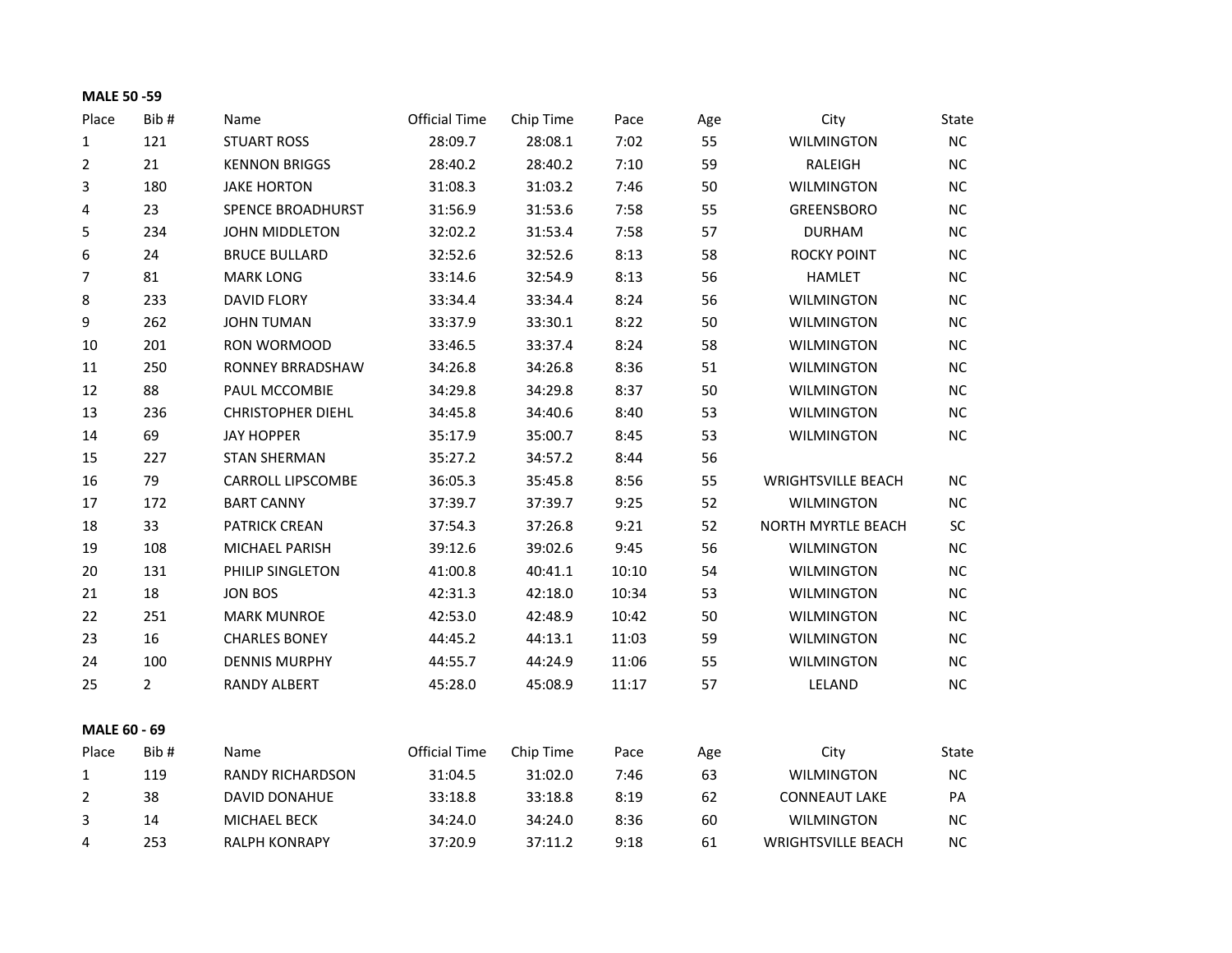| 5               | 56                          | <b>LOUIS GALLI</b>      | 37:28.7              | 37:24.8   | 9:21  | 68     | <b>WILMINGTON</b>     | <b>NC</b> |
|-----------------|-----------------------------|-------------------------|----------------------|-----------|-------|--------|-----------------------|-----------|
| 6               | 58                          | <b>GERALD HARRELL</b>   | 37:47.3              | 37:41.3   | 9:25  | 66     | <b>WILMINGTON</b>     | $NC$      |
| $\overline{7}$  | 90                          | <b>BRUCE MCKINNEY</b>   | 40:18.6              | 39:57.3   | 9:59  | 60     | <b>WINNABOW</b>       | <b>NC</b> |
| 8               | 124                         | <b>KENNETH SCHETTIG</b> | 41:22.1              | 41:22.1   | 10:21 | 62     | <b>WILMINGTON</b>     | <b>NC</b> |
| 9               | 240                         | <b>TOM MOFFIT</b>       | 41:38.7              | 41:38.7   | 10:24 | 67     | <b>KURE BEACH</b>     | NC        |
| 10              | 232                         | <b>JOHN STARLING</b>    | 42:15.3              | 42:00.9   | 10:30 | 62     | <b>WILMINGTON</b>     | <b>NC</b> |
| 11              | $\overline{7}$              | <b>SAM ALLEN</b>        | 1:00:24.9            | 1:00:24.9 | 15:06 | 65     | <b>WILMINGTON</b>     | <b>NC</b> |
| <b>MALE 70+</b> |                             |                         |                      |           |       |        |                       |           |
| Place           | Bib#                        | Name                    | <b>Official Time</b> | Chip Time | Pace  | Age    | City                  | State     |
| $\mathbf{1}$    | 224                         | RUDOLPH MASNFIELD       | 47:56.1              | 47:34.1   | 11:54 | 75     |                       |           |
| $\overline{2}$  | 145                         | <b>HARRY TAYLOR</b>     | 48:03.7              | 47:33.1   | 11:53 | 70     | <b>WILMINGTON</b>     | <b>NC</b> |
| 3               | 83                          | LLOYD MACASKILL         | 51:06.3              | 51:06.3   | 12:47 | 71     | LELAND                | NC        |
|                 | <b>FEMALE 15 &amp; UNER</b> |                         |                      |           |       |        |                       |           |
| Place           | Bib#                        | Name                    | <b>Official Time</b> | Chip Time | Pace  | Age    | City                  | State     |
| $\mathbf{1}$    | 218                         | MACKAYLA OBREMSKI       | 29:08.8              | 29:08.8   | 7:17  | 11     |                       |           |
| $\overline{2}$  | 273                         | <b>MARIS TOPPIN</b>     | 33:10.3              | 33:03.7   | 8:16  | 9      | <b>CAROLINA BEACH</b> | <b>NC</b> |
| $\overline{3}$  | 217                         | KAITLYN OBREMSKI        | 33:22.2              | 33:09.5   | 8:17  | 9      |                       |           |
| 4               | 213                         | <b>SKYLAR LIBRETTO</b>  | 34:20.0              | 34:19.4   | 8:35  | $11\,$ |                       |           |
| 5               | 203                         | <b>GRACE ANDERSON</b>   | 38:17.0              | 38:17.0   | 9:34  | 13     |                       |           |
| 6               | 220                         | <b>ASHLEY PUNZALAN</b>  | 39:54.8              | 39:43.1   | 9:56  | 13     |                       |           |
| $\overline{7}$  | 206                         | ZOE BOS                 | 40:05.3              | 39:53.1   | 9:58  | 10     |                       |           |
| 8               | 204                         | <b>JOSETTE BEHM</b>     | 41:55.2              | 41:42.7   | 10:26 | 8      |                       |           |
| 9               | 214                         | <b>GRACE MALLOY</b>     | 42:54.8              | 42:43.1   | 10:41 | 12     |                       |           |
| 10              | 256                         | <b>STELLA THIGPEN</b>   | 43:38.4              | 43:36.6   | 10:54 | $11\,$ | <b>HAMPSTEAD</b>      | NC        |
| 11              | 211                         | SOHPIE KNOWLES          | 43:46.9              | 43:11.7   | 10:48 | 9      |                       |           |
| 12              | 223                         | <b>ELLA WARREN</b>      | 46:14.9              | 46:07.2   | 11:32 | 9      |                       |           |
| 13              | 147                         | <b>LILLIAN TAYLOR</b>   | 1:04:07.5            | 1:03:41.7 | 15:55 | 12     | <b>WILMINGTON</b>     | <b>NC</b> |
|                 | <b>FEMALE 16 - 19</b>       |                         |                      |           |       |        |                       |           |
| Place           | Bib#                        | Name                    | <b>Official Time</b> | Chip Time | Pace  | Age    | City                  | State     |
| 1               | 244                         | <b>IRIDIAN VALERIO</b>  | 57:14.5              | 56:48.9   | 14:12 | 18     | <b>SUNSET BEACH</b>   | <b>NC</b> |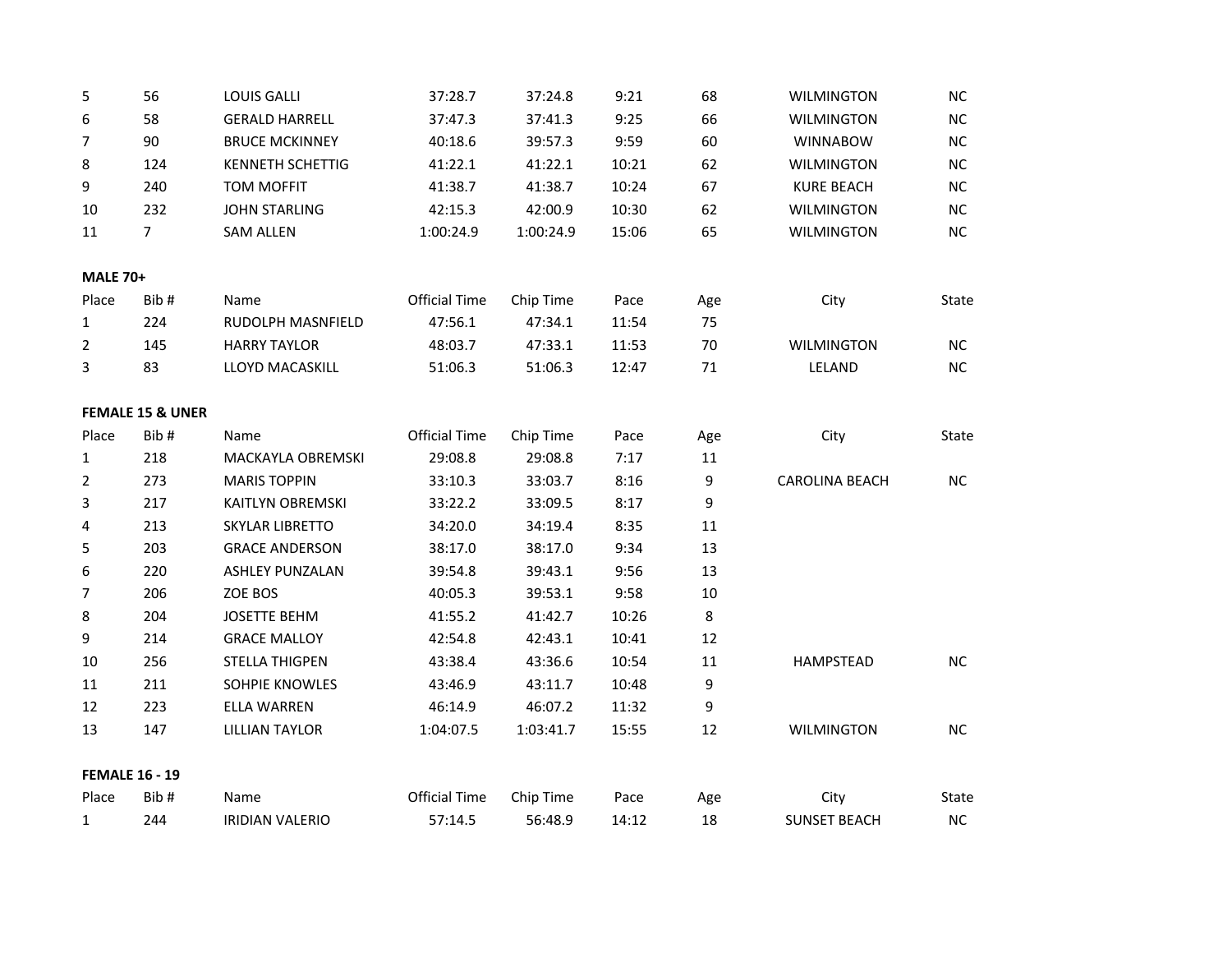|                | <b>FEMALE 20 - 29</b> |                           |                      |           |       |     |                           |           |
|----------------|-----------------------|---------------------------|----------------------|-----------|-------|-----|---------------------------|-----------|
| Place          | Bib#                  | Name                      | <b>Official Time</b> | Chip Time | Pace  | Age | City                      | State     |
| $\mathbf{1}$   | 168                   | <b>JESSI ZALESKI</b>      | 30:01.0              | 30:01.0   | 7:30  | 23  | CAMBRIDGE                 | OH        |
| $\overline{2}$ | 176                   | <b>CHRISTINA DEMERS</b>   | 31:20.3              | 31:20.3   | 7:50  | 28  | <b>WILMINGTON</b>         | NC        |
| 3              | 116                   | <b>CORRIN PUCKHABER</b>   | 31:44.5              | 31:42.2   | 7:55  | 29  | <b>WILMINGTON</b>         | NC        |
| 4              | 179                   | <b>NATASHA PFEIFER</b>    | 32:08.3              | 32:03.7   | 8:01  | 27  | LELAND                    | $NC$      |
| 5              | 8                     | KATHRYN ARMSTRONG         | 37:29.8              | 37:12.2   | 9:18  | 24  | <b>WILMINGTON</b>         | NC        |
| 6              | 152                   | <b>CHARLOTTE TOWNES</b>   | 38:11.9              | 38:11.9   | 9:33  | 28  | <b>WILMINGTON</b>         | NC        |
| 7              | 57                    | <b>TYSON HAMMER</b>       | 40:01.3              | 39:39.7   | 9:55  | 27  | GREENSBORO                | $NC$      |
| 8              | 11                    | <b>NATALYN BACHEK</b>     | 40:26.6              | 40:10.6   | 10:02 | 28  | <b>WILMINGTON</b>         | $NC$      |
| 9              | 106                   | <b>TURCHESE PANTANI</b>   | 42:07.1              | 41:35.6   | 10:24 | 21  | <b>CHARLOTTE</b>          | <b>NC</b> |
| 10             | 267                   | KIM WINSTEAD              | 42:11.5              | 41:48.5   | 10:27 | 29  | <b>WILMINGTON</b>         | $NC$      |
| 11             | 103                   | <b>BRITTANY NELSON</b>    | 42:59.4              | 42:59.4   | 10:45 | 25  | <b>SURF CITY</b>          | NC        |
| 12             | 113                   | <b>CHRISTA PRESCOTT</b>   | 43:27.6              | 43:27.6   | 10:52 | 25  | <b>WILMINGTON</b>         | <b>NC</b> |
| 13             | 271                   | <b>JACKIE GURLEY</b>      | 43:41.1              | 43:41.1   | 10:55 | 26  | <b>WILMINGTON</b>         | NC.       |
| 14             | 138                   | RHIANNON STALLINGS        | 44:36.4              | 44:08.0   | 11:02 | 26  | STANTONSBURG              | NC        |
| 15             | 20                    | <b>MEGAN BOWMAN</b>       | 45:08.0              | 45:08.0   | 11:17 | 23  | <b>WILMINGTON</b>         | <b>NC</b> |
| 16             | 260                   | <b>TIFFANY BUANICANTI</b> | 45:32.8              | 45:09.5   | 11:17 | 24  | <b>WILMINGTON</b>         | $NC$      |
| 17             | $\mathbf{1}$          | <b>INDYA ADDISON</b>      | 49:31.9              | 49:06.6   | 12:17 | 21  | <b>WILMINGTON</b>         | NC        |
| 18             | 34                    | MELISSA DEAL              | 49:40.9              | 49:40.9   | 12:25 | 29  | <b>WILMINGTON</b>         | NC        |
|                | <b>FEMALE 30 - 39</b> |                           |                      |           |       |     |                           |           |
| Place          | Bib#                  | Name                      | <b>Official Time</b> | Chip Time | Pace  | Age | City                      | State     |
| $\mathbf{1}$   | 265                   | SARAH HALLENBECK          | 28:57.7              | 28:52.9   | 7:13  | 39  | <b>WILMINGTON</b>         | NC        |
| $\overline{2}$ | 62                    | <b>CODY HOFFMAN</b>       | 30:31.2              | 30:31.2   | 7:38  | 39  | WILMINGTON                | $NC$      |
| 3              | 162                   | RACHEL WILLIAMS           | 30:48.0              | 30:37.9   | 7:39  | 31  | <b>WILMINGTON</b>         | NC        |
| 4              | 129                   | <b>ALLISON SHOFE</b>      | 31:03.8              | 31:03.3   | 7:46  | 35  | <b>WILMINGTON</b>         | $NC$      |
| 5              | 163                   | SARAH WINTER              | 33:28.2              | 33:24.7   | 8:21  | 37  | <b>WILMINGTON</b>         | NC        |
| 6              | 188                   | <b>LORRAINE KERR</b>      | 34:47.5              | 34:47.5   | 8:42  | 37  | <b>WILMINGTON</b>         | NC        |
| $\overline{7}$ | 137                   | <b>WENDY SOUTHERLAND</b>  | 35:43.8              | 35:34.4   | 8:54  | 39  | <b>WILMINGTON</b>         | <b>NC</b> |
| 8              | 230                   | <b>SARAH STARLING</b>     | 36:01.3              | 35:45.7   | 8:56  | 32  | <b>WILMINGTON</b>         | NC        |
| 9              | 196                   | JENNIFER SEBRANEK         | 37:15.1              | 37:15.1   | 9:19  | 34  | <b>CINCINNATI</b>         | OH        |
| 10             | 239                   | <b>LIZIE CAPPS</b>        | 37:17.5              | 36:58.3   | 9:15  | 30  | <b>WILMINGTON</b>         | NC        |
| 11             | 105                   | <b>MARY BETH PADGETT</b>  | 38:47.0              | 38:26.5   | 9:36  | 33  | <b>WRIGHTSVILLE BEACH</b> | NC.       |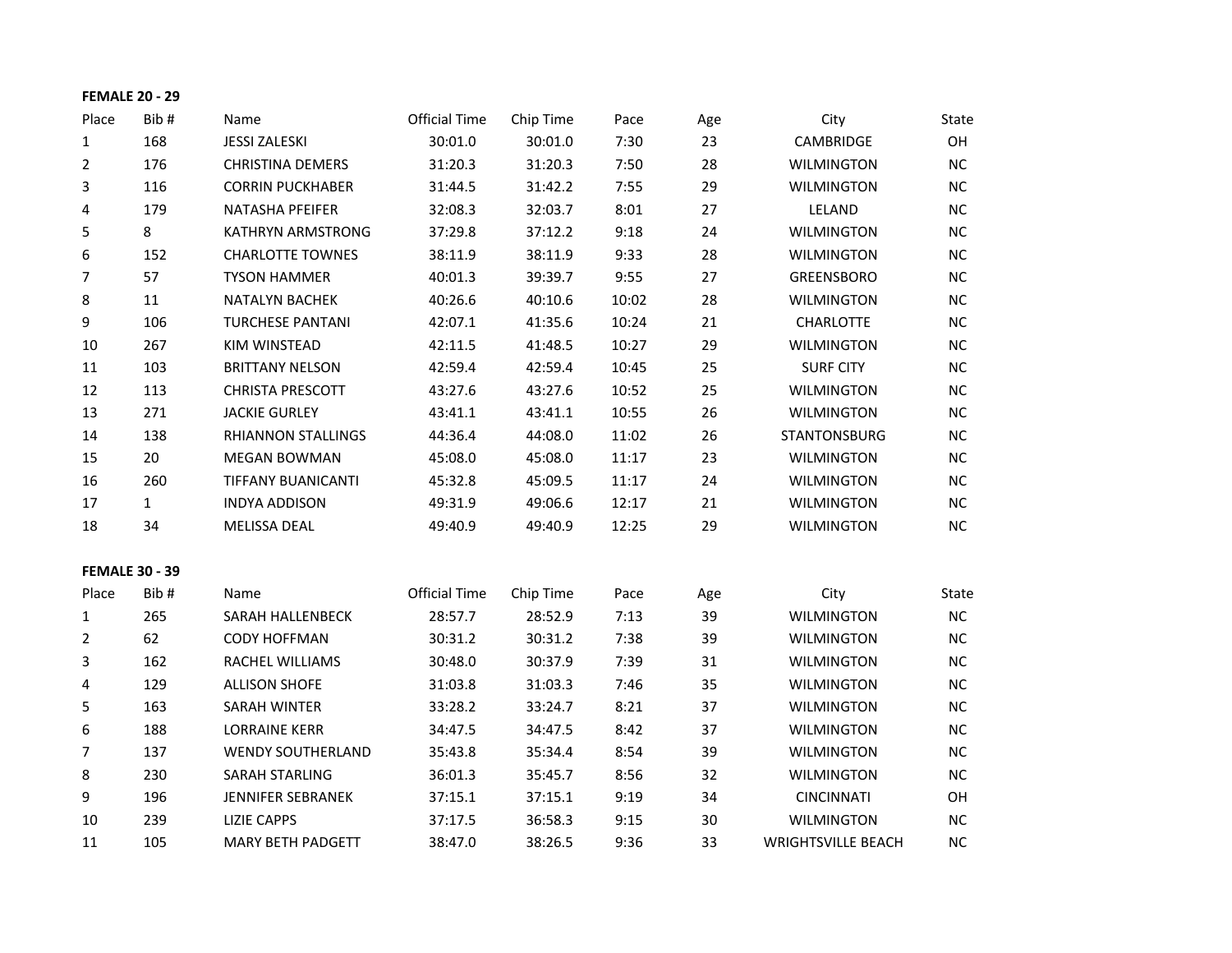| 12                    | 75   | <b>JESSICA KIRST</b>      | 38:53.9              | 38:53.9   | 9:43  | 36  | <b>CAROLINA SHORES</b>    | $NC$      |
|-----------------------|------|---------------------------|----------------------|-----------|-------|-----|---------------------------|-----------|
| 13                    | 155  | STEPHANIE WALTERS         | 39:02.1              | 38:32.3   | 9:38  | 37  | <b>WILMINGTON</b>         | $NC$      |
| 14                    | 13   | CHRISTIE BEAULIEU         | 39:33.9              | 39:20.7   | 9:50  | 30  | <b>WILMINGTON</b>         | $NC$      |
| 15                    | 157  | PATTIE WATKINS            | 41:07.1              | 40:52.6   | 10:13 | 38  | LELAND                    | NC        |
| 16                    | 52   | REBECCA EVERETT           | 42:22.9              | 42:16.3   | 10:34 | 35  | <b>WILMINGTON</b>         | $NC$      |
| 17                    | 36   | <b>JACQUI DEGAN</b>       | 44:13.1              | 43:46.9   | 10:56 | 37  | SWANSBORO                 | NC        |
| 18                    | 261  | <b>DEVIN DRIVER</b>       | 45:33.3              | 45:09.6   | 11:17 | 35  | <b>WILMINGTON</b>         | $NC$      |
| 19                    | 101  | <b>KATE MURPHY</b>        | 45:44.5              | 45:12.9   | 11:18 | 31  | <b>WILMINGTON</b>         | <b>NC</b> |
| 20                    | 74   | <b>NICOLE KING</b>        | 46:33.2              | 45:58.0   | 11:30 | 34  | OMRO                      | WI        |
| 21                    | 10   | <b>DANIELA AYERS</b>      | 48:10.8              | 48:10.8   | 12:02 | 35  | <b>WILMINGTON</b>         | <b>NC</b> |
| 22                    | 85   | <b>KATE MANNS</b>         | 48:14.8              | 47:48.1   | 11:57 | 35  | RALEIGH                   | <b>NC</b> |
| 23                    | 29   | SARAH COOPER              | 48:15.0              | 47:49.0   | 11:57 | 36  | MT. PULASKI               | IL.       |
| 24                    | 142  | <b>LAUREN STEPHENSON</b>  | 48:24.2              | 47:48.2   | 11:57 | 31  | <b>WILMINGTON</b>         | NC        |
| 25                    | 96   | ASHLEIGH MILLIGAN         | 48:27.4              | 47:56.9   | 11:59 | 36  | SHALLOTTE                 | <b>NC</b> |
| 26                    | 87   | <b>KATIE MATHEWS</b>      | 49:43.3              | 49:43.3   | 12:26 | 39  | <b>WILMINGTON</b>         | NC        |
| 27                    | 228  | CHRISTI DELOACH           | 50:14.5              | 49:47.8   | 12:27 | 38  | <b>ELIZABETHTON</b>       | <b>TN</b> |
| 28                    | 166  | <b>CRYSTAL YOUNG</b>      | 50:29.6              | 49:54.3   | 12:28 | 31  | <b>WILMINGTON</b>         | $NC$      |
| 29                    | 112  | ELIZABETH POPKEY          | 51:02.7              | 51:02.7   | 12:45 | 37  | <b>WILMINGTON</b>         | <b>NC</b> |
| 30                    | 154  | RACHEL WADE               | 52:32.2              | 52:32.2   | 13:08 | 34  | <b>WILMINGTON</b>         | NC        |
| 31                    | 241  | <b>MELISA MOSER</b>       | 52:48.9              | 52:16.3   | 13:04 | 32  | <b>WILMINGTON</b>         | <b>NC</b> |
| 32                    | 47   | <b>BETH ELROD</b>         | 54:52.5              | 54:28.7   | 13:37 | 33  | LELAND                    | $NC$      |
| 33                    | 30   | LATISHA CORPENING         | 55:00.8              | 55:00.8   | 13:45 | 31  | <b>WINNABOW</b>           | NC        |
| 34                    | 59   | <b>KELLI HARRIS</b>       | 59:07.0              | 58:48.9   | 14:42 | 39  | <b>WILMINGTON</b>         | $NC$      |
| 35                    | 269  | <b>JULIE TYNDALE</b>      | 1:10:59.4            | 1:10:59.4 | 17:45 | 36  | <b>WILMINGTON</b>         | NC        |
| <b>FEMALE 40 - 49</b> |      |                           |                      |           |       |     |                           |           |
| Place                 | Bib# | Name                      | <b>Official Time</b> | Chip Time | Pace  | Age | City                      | State     |
| $\mathbf{1}$          | 99   | <b>AMIE MURPHY</b>        | 33:13.7              | 32:54.2   | 8:13  | 40  | LOUDONVILLE               | OH        |
| $\overline{2}$        | 242  | <b>AMY ENGSTROM</b>       | 33:20.0              | 33:16.7   | 8:19  | 46  | PORTLAND                  | OR        |
| 3                     | 189  | <b>CAREY LEACH</b>        | 34:04.8              | 33:51.0   | 8:28  | 43  | <b>WRIGHTSVILLE BEACH</b> | <b>NC</b> |
| 4                     | 70   | <b>ANGI ISRAEL</b>        | 36:01.0              | 35:45.5   | 8:56  | 40  | <b>WILMINGTON</b>         | <b>NC</b> |
| 5                     | 198  | <b>CHRISTINE TANHUECO</b> | 36:20.7              | 36:20.7   | 9:05  | 43  | <b>WILMINGTON</b>         | $NC$      |
| 6                     | 133  | <b>KRISTINE SMITH</b>     | 36:58.3              | 36:39.9   | 9:10  | 43  | WILMINGTON                | <b>NC</b> |
| 7                     | 184  | KIMBERLY JESSUP           | 39:05.9              | 39:05.9   | 9:46  | 42  | <b>WILMINGTON</b>         | <b>NC</b> |
|                       |      |                           |                      |           |       |     |                           |           |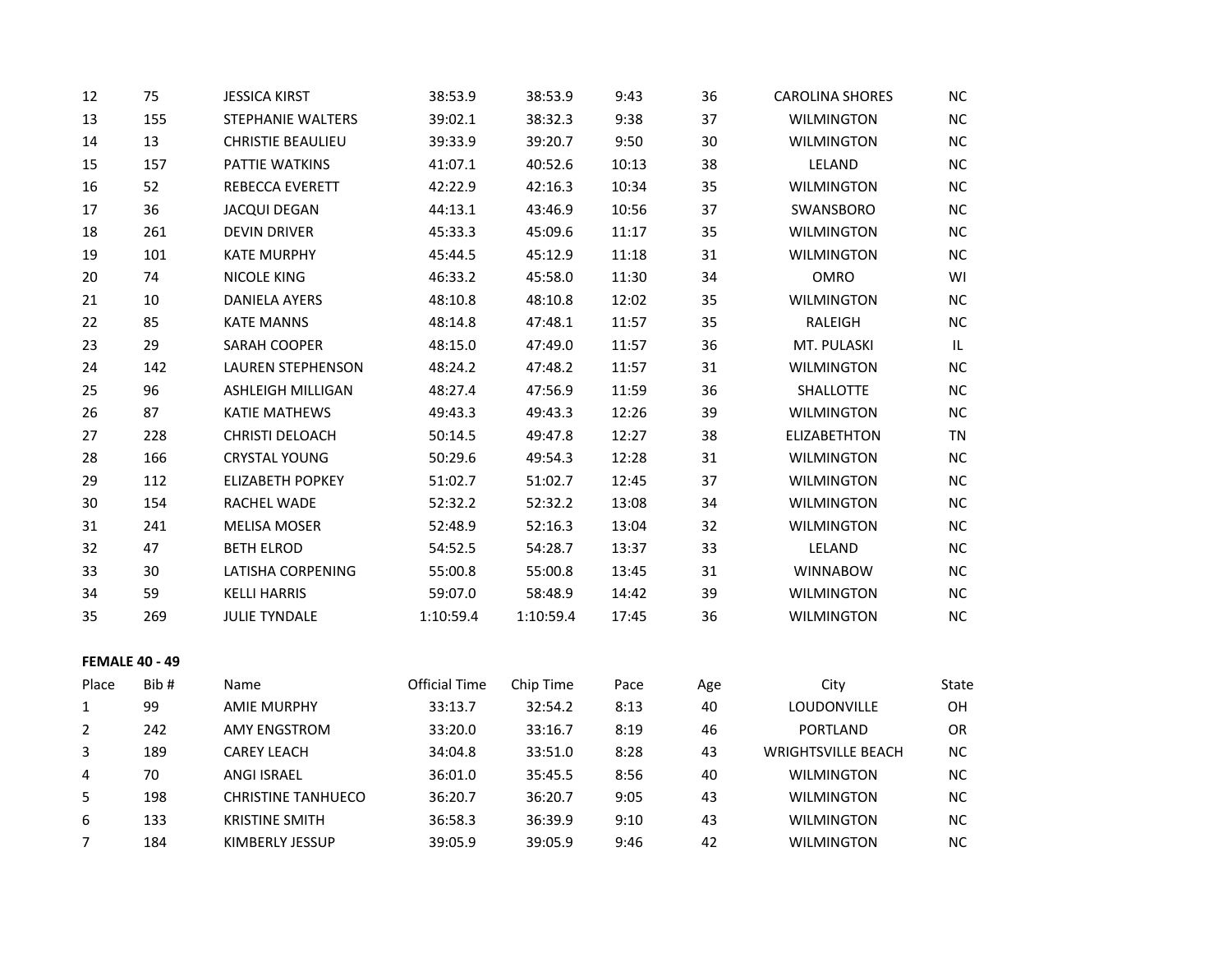| 8              | 141                   | <b>GABRIELLE STEELE</b> | 39:45.2              | 39:16.2   | 9:49  | 42  | <b>WILMINGTON</b>         | <b>NC</b> |
|----------------|-----------------------|-------------------------|----------------------|-----------|-------|-----|---------------------------|-----------|
| 9              | 91                    | <b>MEREDITH MERRILL</b> | 39:59.8              | 39:50.5   | 9:58  | 45  | <b>WILMINGTON</b>         | NC        |
| $10\,$         | 84                    | <b>MELISSA MANDELL</b>  | 41:16.5              | 41:16.5   | 10:19 | 43  | <b>WILMINGTON</b>         | NC        |
| 11             | 248                   | <b>SANDY MITOFSKY</b>   | 41:21.0              | 41:01.2   | 10:15 | 42  | <b>CAROLINA BEACH</b>     | NC        |
| 12             | 111                   | ROBIN PETERS            | 43:20.4              | 43:20.4   | 10:50 | 44  | <b>WILMINGTON</b>         | NC        |
| 13             | 126                   | <b>CHRISTIE SCOTT</b>   | 43:29.4              | 43:08.2   | 10:47 | 43  | <b>CAROLINA BEACH</b>     | NC        |
| 14             | 149                   | <b>KRIS TODD</b>        | 44:07.3              | 43:38.3   | 10:54 | 44  | <b>WILMINGTON</b>         | NC        |
| 15             | 32                    | <b>WENDY COTTEN</b>     | 44:28.9              | 44:28.9   | 11:07 | 49  | SANFORD                   | NC        |
| 16             | 115                   | <b>MELISSA PRUZAN</b>   | 44:54.9              | 44:29.4   | 11:07 | 44  | <b>WILMINGTON</b>         | NC        |
| 17             | 82                    | <b>AMY LOWRANCE</b>     | 45:43.2              | 45:21.3   | 11:20 | 42  | SHALLOTTE                 | <b>NC</b> |
| 18             | 66                    | <b>HAVEN HOLSINGER</b>  | 47:00.3              | 47:00.3   | 11:45 | 40  | <b>WILMINGTON</b>         | NC        |
| 19             | 122                   | <b>SHOSHANNA ROUSER</b> | 57:47.3              | 57:47.3   | 14:27 | 45  | WILMINGTON                | NC        |
| 20             | 53                    | <b>JODY FILLMAN</b>     | 59:22.1              | 58:48.5   | 14:42 | 46  | <b>BOWIE</b>              | MD        |
| 21             | 98                    | <b>JENNIFER MOTT</b>    | 1:03:55.2            | 1:03:22.9 | 15:51 | 43  | <b>WILMINGTON</b>         | NC        |
| 22             | 146                   | <b>LAURA TAYLOR</b>     | 1:04:06.5            | 1:03:36.2 | 15:54 | 42  | <b>WILMINGTON</b>         | NC        |
| 23             | 225                   | <b>DONNA PALIOTTI</b>   | 1:04:49.2            | 1:04:49.2 | 16:12 | 44  |                           |           |
| 24             | 182                   | <b>CARRIE BOYER</b>     | 1:10:58.9            | 1:10:24.9 | 17:36 | 45  | <b>WRIGHTSVILLE BEACH</b> | NC.       |
|                | <b>FEMALE 50 - 59</b> |                         |                      |           |       |     |                           |           |
| Place          | Bib#                  | Name                    | <b>Official Time</b> | Chip Time | Pace  | Age | City                      | State     |
| 1              | 173                   | <b>TRACY CHRISTIAN</b>  | 33:31.9              | 33:27.3   | 8:22  | 51  | <b>WILMINGTON</b>         | NC        |
| $\overline{2}$ | 170                   | <b>PAM ALLEN</b>        | 34:02.5              | 33:47.4   | 8:27  | 59  | <b>WILMINGTON</b>         | NC        |
| 3              | 185                   | PATRICIA JONES          | 34:51.1              | 34:44.8   | 8:41  | 51  | <b>WILMINGTON</b>         | NC        |
| 4              | 171                   | <b>LISA BROSIER</b>     | 36:21.1              | 36:06.6   | 9:02  | 51  | LELAND                    | <b>NC</b> |
| 5              | 186                   | <b>SHERYL JONES</b>     | 37:41.5              | 37:24.6   | 9:21  | 50  | <b>WILMINGTON</b>         | NC        |
| 6              | 174                   | <b>DENISE COVIL</b>     | 39:18.4              | 39:18.4   | 9:49  | 53  | <b>WILMINGTON</b>         | NC        |
| 7              | 190                   | <b>CECELIA MARRESE</b>  | 39:40.4              | 39:11.7   | 9:48  | 52  | <b>WILMINGTON</b>         | NC        |
| 8              | 22                    | <b>KIMBERLY BRIGGS</b>  | 39:59.8              | 39:35.5   | 9:54  | 56  | RALEIGH                   | <b>NC</b> |
| 9              | 178                   | <b>SUNNY FITZGERALD</b> | 40:04.3              | 40:04.3   | 10:01 | 59  | LELAND                    | NC        |
| 10             | 175                   | <b>POLLY DECKER</b>     | 40:49.7              | 40:29.8   | 10:07 | 51  | <b>WILMINGTON</b>         | <b>NC</b> |
| 11             | 183                   | LISA JAMES              | 42:56.3              | 42:56.3   | 10:44 | 56  | LELAND                    | <b>NC</b> |
| 12             | 60                    | <b>LORI HASKINS</b>     | 44:12.7              | 43:42.2   | 10:56 | 51  | <b>WILMINGTON</b>         | NC        |
| 13             | 49                    | <b>LYNN ENZOR</b>       | 44:13.6              | 43:52.3   | 10:58 | 58  | <b>OCEAN ISLE BEACH</b>   | <b>NC</b> |
| 14             | 275                   | <b>LESLIE HOLLAND</b>   | 44:47.5              | 44:25.6   | 11:06 | 54  | <b>GREENSBORO</b>         | NC        |